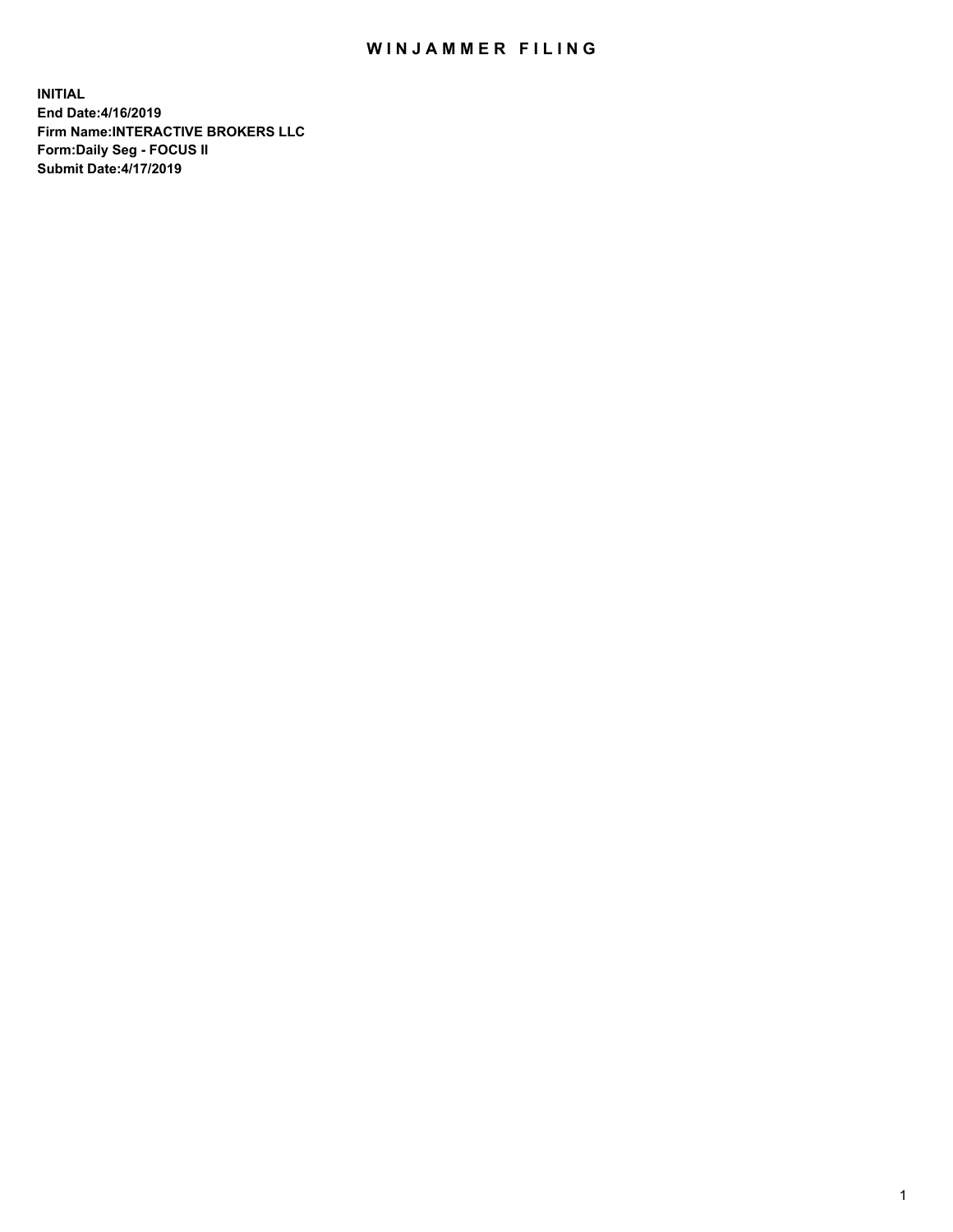**INITIAL End Date:4/16/2019 Firm Name:INTERACTIVE BROKERS LLC Form:Daily Seg - FOCUS II Submit Date:4/17/2019 Daily Segregation - Cover Page**

| Name of Company                                                                                                                                                                                                                                                                                                                | <b>INTERACTIVE BROKERS LLC</b>                                                                  |
|--------------------------------------------------------------------------------------------------------------------------------------------------------------------------------------------------------------------------------------------------------------------------------------------------------------------------------|-------------------------------------------------------------------------------------------------|
| <b>Contact Name</b>                                                                                                                                                                                                                                                                                                            | James Menicucci                                                                                 |
| <b>Contact Phone Number</b>                                                                                                                                                                                                                                                                                                    | 203-618-8085                                                                                    |
| <b>Contact Email Address</b>                                                                                                                                                                                                                                                                                                   | jmenicucci@interactivebrokers.c<br>om                                                           |
| FCM's Customer Segregated Funds Residual Interest Target (choose one):<br>a. Minimum dollar amount: ; or<br>b. Minimum percentage of customer segregated funds required:% ; or<br>c. Dollar amount range between: and; or<br>d. Percentage range of customer segregated funds required between:% and%.                         | $\overline{\mathbf{0}}$<br>$\overline{\mathbf{0}}$<br>155,000,000 245,000,000<br>0 <sub>0</sub> |
| FCM's Customer Secured Amount Funds Residual Interest Target (choose one):<br>a. Minimum dollar amount: ; or<br>b. Minimum percentage of customer secured funds required:% ; or<br>c. Dollar amount range between: and; or<br>d. Percentage range of customer secured funds required between:% and%.                           | $\overline{\mathbf{0}}$<br>0<br>80,000,000 120,000,000<br>0 <sub>0</sub>                        |
| FCM's Cleared Swaps Customer Collateral Residual Interest Target (choose one):<br>a. Minimum dollar amount: ; or<br>b. Minimum percentage of cleared swaps customer collateral required:% ; or<br>c. Dollar amount range between: and; or<br>d. Percentage range of cleared swaps customer collateral required between:% and%. | $\overline{\mathbf{0}}$<br><u>0</u><br>$\underline{0}$ $\underline{0}$<br>00                    |

Attach supporting documents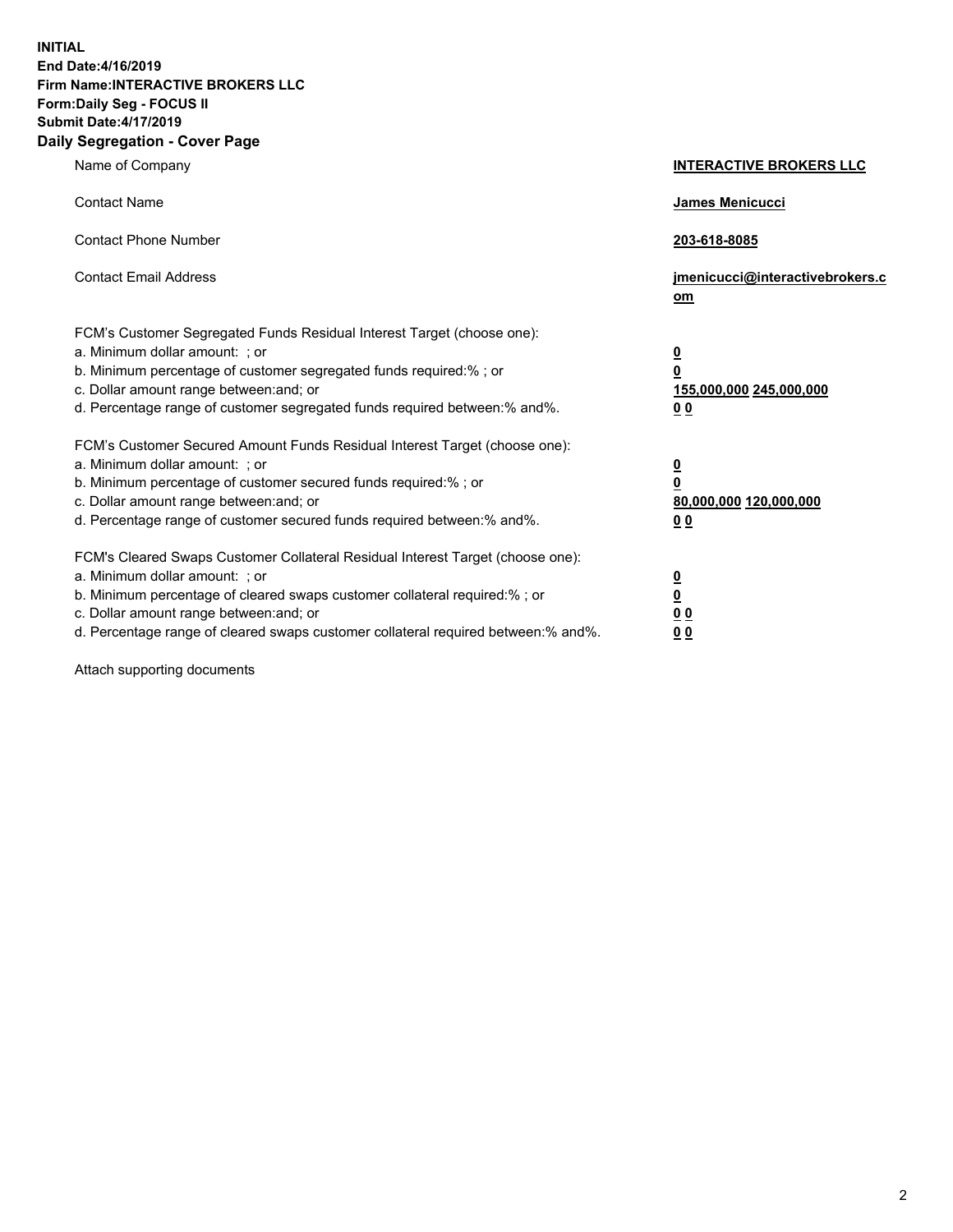## **INITIAL End Date:4/16/2019 Firm Name:INTERACTIVE BROKERS LLC Form:Daily Seg - FOCUS II Submit Date:4/17/2019 Daily Segregation - Secured Amounts**

|     | Daily Segregation - Secured Amounts                                                               |                                  |
|-----|---------------------------------------------------------------------------------------------------|----------------------------------|
|     | Foreign Futures and Foreign Options Secured Amounts                                               |                                  |
|     | Amount required to be set aside pursuant to law, rule or regulation of a foreign                  | $0$ [7305]                       |
|     | government or a rule of a self-regulatory organization authorized thereunder                      |                                  |
| 1.  | Net ledger balance - Foreign Futures and Foreign Option Trading - All Customers                   |                                  |
|     | A. Cash                                                                                           | 434,806,688 [7315]               |
|     | B. Securities (at market)                                                                         | $0$ [7317]                       |
| 2.  | Net unrealized profit (loss) in open futures contracts traded on a foreign board of trade         | 11,581,989 [7325]                |
| 3.  | Exchange traded options                                                                           |                                  |
|     | a. Market value of open option contracts purchased on a foreign board of trade                    | 110,679 [7335]                   |
|     | b. Market value of open contracts granted (sold) on a foreign board of trade                      | $-11,323$ [7337]                 |
| 4.  | Net equity (deficit) (add lines 1.2. and 3.)                                                      | 446,488,033 [7345]               |
| 5.  | Account liquidating to a deficit and account with a debit balances - gross amount                 | 5,585 [7351]                     |
|     | Less: amount offset by customer owned securities                                                  | 0 [7352] 5,585 [7354]            |
| 6.  | Amount required to be set aside as the secured amount - Net Liquidating Equity                    | 446,493,618 [7355]               |
|     | Method (add lines 4 and 5)                                                                        |                                  |
| 7.  | Greater of amount required to be set aside pursuant to foreign jurisdiction (above) or line<br>6. | 446,493,618 [7360]               |
|     | FUNDS DEPOSITED IN SEPARATE REGULATION 30.7 ACCOUNTS                                              |                                  |
| 1.  | Cash in banks                                                                                     |                                  |
|     | A. Banks located in the United States                                                             | 66,482,710 [7500]                |
|     | B. Other banks qualified under Regulation 30.7                                                    | 0 [7520] 66,482,710 [7530]       |
| 2.  | Securities                                                                                        |                                  |
|     | A. In safekeeping with banks located in the United States                                         | 412,453,835 [7540]               |
|     | B. In safekeeping with other banks qualified under Regulation 30.7                                | 0 [7560] 412,453,835 [7570]      |
| 3.  | Equities with registered futures commission merchants                                             |                                  |
|     | A. Cash                                                                                           | $0$ [7580]                       |
|     | <b>B.</b> Securities                                                                              | $0$ [7590]                       |
|     | C. Unrealized gain (loss) on open futures contracts                                               | $0$ [7600]                       |
|     | D. Value of long option contracts                                                                 | $0$ [7610]                       |
|     | E. Value of short option contracts                                                                | 0 [7615] 0 [7620]                |
| 4.  | Amounts held by clearing organizations of foreign boards of trade                                 |                                  |
|     | A. Cash                                                                                           | $0$ [7640]                       |
|     | <b>B.</b> Securities                                                                              | $0$ [7650]                       |
|     | C. Amount due to (from) clearing organization - daily variation                                   | $0$ [7660]                       |
|     | D. Value of long option contracts                                                                 | $0$ [7670]                       |
|     | E. Value of short option contracts                                                                | 0 [7675] 0 [7680]                |
| 5.  | Amounts held by members of foreign boards of trade                                                |                                  |
|     | A. Cash                                                                                           | 88,952,547 [7700]                |
|     | <b>B.</b> Securities                                                                              | $0$ [7710]                       |
|     | C. Unrealized gain (loss) on open futures contracts                                               | 901,457 [7720]                   |
|     | D. Value of long option contracts                                                                 | 110,679 [7730]                   |
|     | E. Value of short option contracts                                                                | -11,323 [7735] 89,953,360 [7740] |
| 6.  | Amounts with other depositories designated by a foreign board of trade                            | 0 [7760]                         |
| 7.  | Segregated funds on hand                                                                          | $0$ [7765]                       |
| 8.  | Total funds in separate section 30.7 accounts                                                     | 568,889,905 [7770]               |
| 9.  | Excess (deficiency) Set Aside for Secured Amount (subtract line 7 Secured Statement               | 122,396,287 [7380]               |
|     | Page 1 from Line 8)                                                                               |                                  |
| 10. | Management Target Amount for Excess funds in separate section 30.7 accounts                       | 80,000,000 [7780]                |
| 11. | Excess (deficiency) funds in separate 30.7 accounts over (under) Management Target                | 42,396,287 [7785]                |
|     |                                                                                                   |                                  |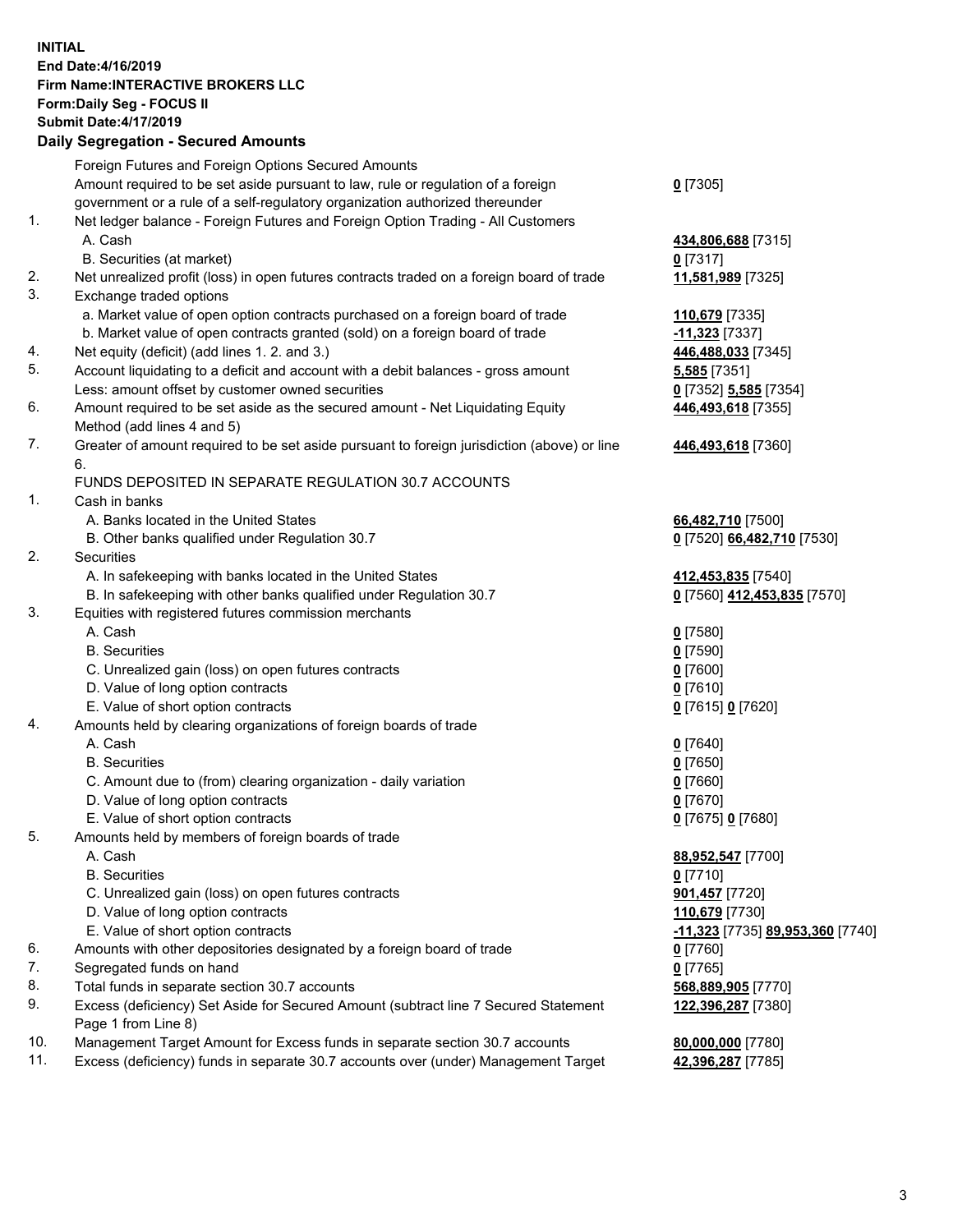**INITIAL End Date:4/16/2019 Firm Name:INTERACTIVE BROKERS LLC Form:Daily Seg - FOCUS II Submit Date:4/17/2019 Daily Segregation - Segregation Statement** SEGREGATION REQUIREMENTS(Section 4d(2) of the CEAct) 1. Net ledger balance A. Cash **3,728,017,916** [7010] B. Securities (at market) **0** [7020] 2. Net unrealized profit (loss) in open futures contracts traded on a contract market **34,728,193** [7030] 3. Exchange traded options A. Add market value of open option contracts purchased on a contract market **137,167,752** [7032] B. Deduct market value of open option contracts granted (sold) on a contract market **-185,020,815** [7033] 4. Net equity (deficit) (add lines 1, 2 and 3) **3,714,893,046** [7040] 5. Accounts liquidating to a deficit and accounts with debit balances - gross amount **1,253,405** [7045] Less: amount offset by customer securities **0** [7047] **1,253,405** [7050] 6. Amount required to be segregated (add lines 4 and 5) **3,716,146,451** [7060] FUNDS IN SEGREGATED ACCOUNTS 7. Deposited in segregated funds bank accounts A. Cash **493,332,930** [7070] B. Securities representing investments of customers' funds (at market) **2,265,027,470** [7080] C. Securities held for particular customers or option customers in lieu of cash (at market) **0** [7090] 8. Margins on deposit with derivatives clearing organizations of contract markets A. Cash **3,091,544** [7100] B. Securities representing investments of customers' funds (at market) **1,214,932,348** [7110] C. Securities held for particular customers or option customers in lieu of cash (at market) **0** [7120] 9. Net settlement from (to) derivatives clearing organizations of contract markets **-11,197,198** [7130] 10. Exchange traded options A. Value of open long option contracts **137,143,574** [7132] B. Value of open short option contracts **-185,017,826** [7133] 11. Net equities with other FCMs A. Net liquidating equity **0** [7140] B. Securities representing investments of customers' funds (at market) **0** [7160] C. Securities held for particular customers or option customers in lieu of cash (at market) **0** [7170] 12. Segregated funds on hand **0** [7150] 13. Total amount in segregation (add lines 7 through 12) **3,917,312,842** [7180] 14. Excess (deficiency) funds in segregation (subtract line 6 from line 13) **201,166,391** [7190] 15. Management Target Amount for Excess funds in segregation **155,000,000** [7194] 16. Excess (deficiency) funds in segregation over (under) Management Target Amount **46,166,391** [7198]

Excess